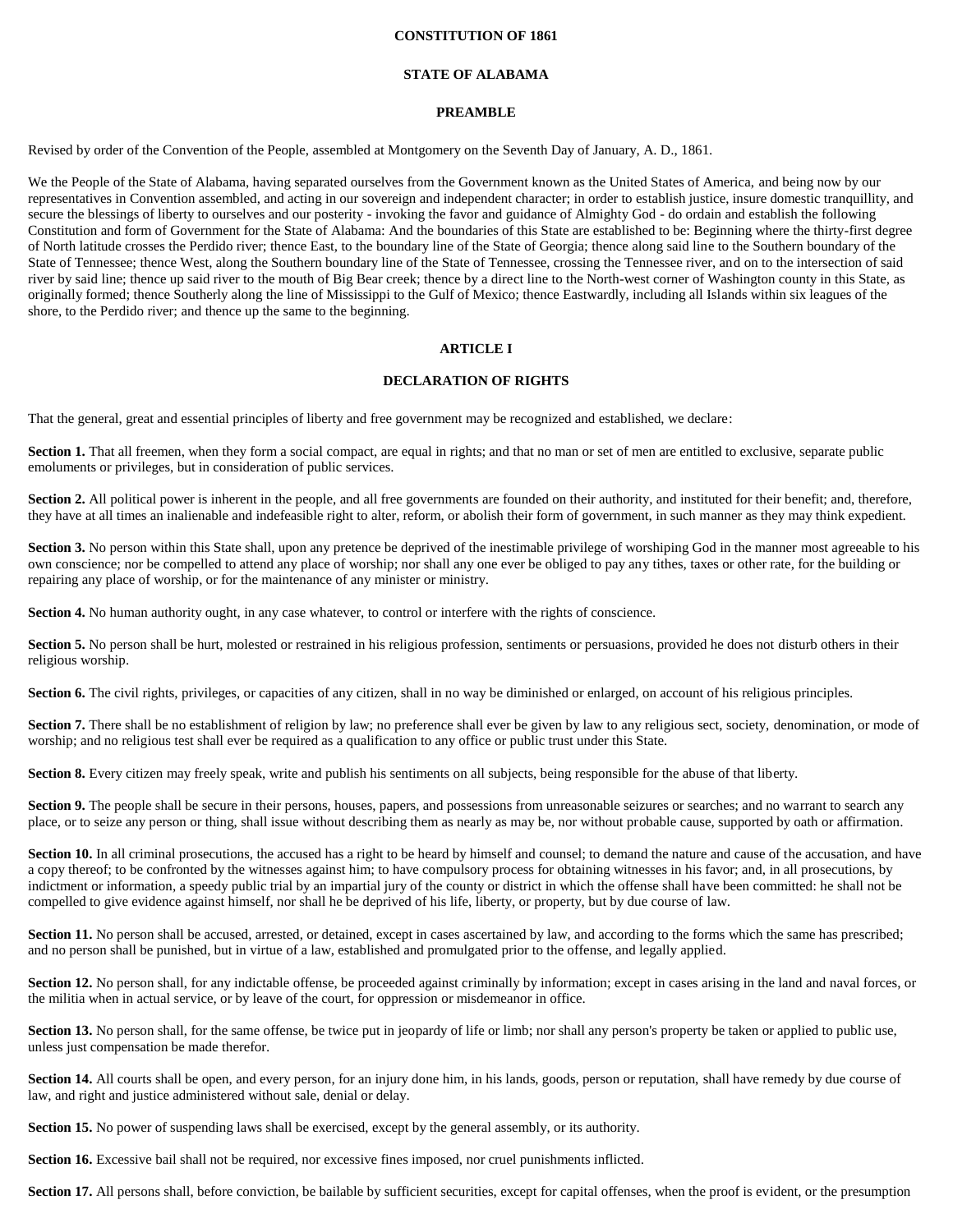great; and the privilege of the writ of "habeas corpus" shall not be suspended, unless when, in cases of rebellion, or invasion, the public safety may require it.

Section 18. The person of a debtor, where there is not strong presumption of fraud, shall not be detained in prison, after delivering up his estate for the benefit of his creditors, in such manner as shall be prescribed by law.

**Section 19.** No *ex post facto* law, nor law impairing the obligations of contracts shall be made.

Section 20. No person shall be attainted of treason or felony by the general assembly. No attainder shall work corruption of blood, nor forfeiture of estate.

Section 21. The estates of suicides shall descend or vest as in cases of natural death; if any person shall be killed by casualty, there shall be no forfeiture by reason thereof.

**Section 22.** The citizens have a right, in a peaceable manner, to assemble together for their common good, and to apply to those invested with the powers of government for redress of grievances, or other proper purposes, by petition, address, or remonstrance.

**Section 23.** Every citizen has a right to bear arms in defense of himself and the State.

**Section 24.** No standing army shall be kept up without the consent of the general assembly; and, in that case, no appropriation of money for its support shall be for a longer term than one year; and the military shall, in all cases, and at all times, be in strict subordination to the civil power.

Section 25. No soldier shall, in time of peace, be quartered in any house, without the consent of the owner; nor in time of war, but in a manner to be prescribed by law.

Section 26. No title of nobility, or hereditary distinction, privilege, honor, or emolument, shall ever be granted or conferred in this State; nor shall any office be created, the appointment of which shall be for a longer term than during good behavior.

**Section 27.** Emigration from this State shall not be prohibited, nor shall any citizen be exiled.

**Section 28.** The right of trial by jury shall remain inviolate.

Section 29. No person shall be debarred from prosecuting or defending any civil cause, for or against him or herself, before any tribunal in this State, by him or herself, or counsel.

**Section 30.** This enumeration of certain rights shall not be construed to deny or disparage others retained by the people: and to guard against any encroachments on the rights herein retained, or any transgression of any of the high powers herein delegated, we declare, that every thing in this article is excepted out of the general powers of government, and shall forever remain inviolate; and that all laws contrary thereto, or to the following provisions, shall be void.

### **ARTICLE II**

#### **DISTRIBUTION OF POWERS**

Section 1. The powers of the government of the State of Alabama shall be divided into three distinct departments; and each of them confided to a separate body of magistracy, to-wit: those which are legislative to one; those which are executive, to another; and those which are judicial to another.

**Section 2.** No person, or collection of persons, being of one of those departments, shall exercise any power properly belonging to either of the others, except in the instances hereinafter expressly directed or permitted.

# **ARTICLE III**

#### **LEGISLATIVE DEPARTMENT**

Section 1. The legislative power of this State shall be vested in two distinct branches; the one to be styled the Senate, the other the House of Representatives, and both together "The General Assembly of the State of Alabama"; and the style of their laws shall be, "Be it enacted by the Senate and House of Representatives of the State of Alabama in General Assembly convened."

Section 2. The members of the House of Representatives shall be chosen by the qualified electors, and shall serve for the term of two years from the day of the commencement of the general election, and no longer.

**Section 3.** The representatives shall be chosen every two years, on the first Monday in August, until otherwise directed by law.

Section 4. No person shall be a representative, unless he be a white man, a citizen of the State of Alabama, and shall have been an inhabitant of this State two years next preceding his election, and the last year thereof, a resident of the county, city, or town, for which he shall be chosen, and shall have attained the age of twenty-one years.

Section 5. Every male white person of the age of twenty-one years, or upwards, who shall be a citizen of this State, and shall have resided therein one year next preceding an election, and the last three months within a county, city, or town, in which he offers to vote, shall be deemed a qualified elector, but no elector shall be entitled to vote except in the county, city, or town, (entitled to separate representation) in which he may reside at the time of the election.

Section 6. Electors shall, in all cases, except in those of treason, felony, or breach of the peace, be privileged from arrest during their attendance at elections, and in going to and returning from the same.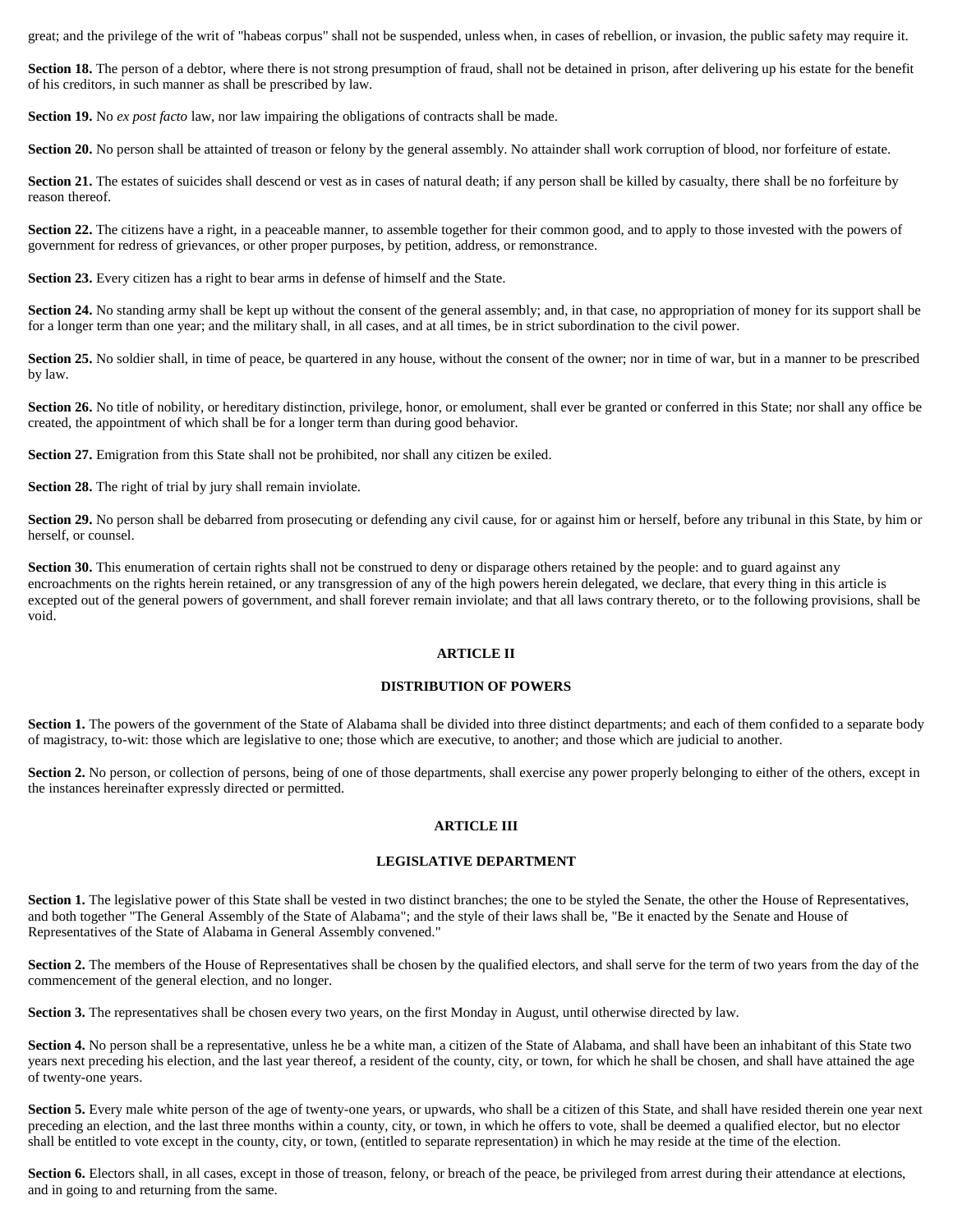**Section 7.** In all elections by the people, the electors shall vote by ballot, until the general assembly shall otherwise direct.

Section 8. Elections for representatives for the several counties shall be held at the place of holding their respective courts, and at such other places as may be prescribed by law: *Provided,* That when it shall appear to the general assembly, that any city or town shall have a number of white inhabitants equal to the ratio then fixed, such city or town shall have a separate representation, according to the number of white inhabitants therein; which shall be retained so long as such city or town shall contain a number of white inhabitants, equal to the ratio which may from time to time be fixed by law; and thereafter, and during the existence of the right of separate representation, in such city or town, elections for the county in which such city or town (entitled to such separate representation) is situated, shall not be held in such city or town: but it is understood, and hereby declared, that no city or town shall be entitled to separate representation , unless the number of white inhabitants in the county in which such city or town is situated, residing out of the limits of such city or town, be equal to the existing ratio or unless the residuum or fraction of such city or town shall, when added to the white inhabitants of the county, residing out of the limits of said city or town, be equal to the ratio fixed by law for one representative; *and, provided,* that, if the residuum or fraction of any city or town, entitled to separate representation, shall, when added to the residuum of the county in which it may lie, be equal to the ratio fixed by law for one representative, then the aforesaid county, city or town, having the largest residuum, shall be entitled to such representation: *and, provided, also,* that where there are two or more counties adjoining, which have residuums or fractions over and above the ratio then fixed by law, if said residuums or fractions, when added together, will amount to such ratio, in that case one representative shall be added to that county having the largest residuum.

Section 9. The General Assembly shall cause an enumeration to made in the year eighteen hundred and fifty, and eighteen hundred and fifty-five, and every ten years thereafter, of all the white inhabitants of this State; and the whole number of representatives shall, at the first regular session after such enumeration, be apportioned among the several counties, cities, or towns, entitled to separate representation, according to their respective number of white inhabitants, and the said apportionment, when made, shall not be subject to alteration until after the next census shall be taken.

**Section 10.** The general assembly shall, at the first session after making every such enumeration, fix by law the whole number of senators, and shall divide the State into the same number of districts, as nearly equal in the number of white inhabitants as may be, each of which districts shall be entitled to one senator, and no more: *Provided* , that the whole number of senators shall never be less than one-fourth, nor never more than one-third, of the whole number of representatives.

Section 11. When a senatorial district shall be composed of two or more counties, the counties of which such district consists, shall not be entirely separated by any county belonging to another district; and no county shall be divided in forming a district.

Section 12. Senators shall be chosen by the qualified electors, for the term of four years, at the same time, and in the same manner, and at the places where they may vote for members of the House of Representatives; and no person shall be a senator, unless he be a white man, a citizen of the State, and an inhabitant thereof two years next preceding his election, and the last year thereof, a resident of the district for which he shall be chosen; and shall have attained to the age of twenty-seven years.

Section 13. Senators shall be chosen for the term of four years; yet, at the general election after every new apportionment, elections shall be held anew in every senatorial district; and the senators elected, when convened at the first session, shall be divided by lot into two classes, as nearly equal as may be: the seats of those of the first class shall be vacated at the expiration of two years, and those of the second class at the expiration of four years, dating in both cases from the day of election, so that one half may be biennially chosen, except as above provided.

Section 14. The House of Representatives, when assembled, shall choose a speaker, and its other officers; and the Senate shall choose a President and its other officers, biennially: each house shall judge of the qualifications, elections and returns of its own members; but a contested election shall be determined in such manner as shall be directed by law.

Section 15. A majority of each house constitute a quorum to do business, but a smaller number may adjourn from day to day, and may compel the attendance of absent members, in such manner and under such penalties, as each house may provide.

Section 16. Each house may determine the rules of its own proceedings, punish members for disorderly behavior, and, with the consent of two-thirds, expel a member; but not a second time for the same cause; and shall have all other powers necessary for a branch of the legislature of a free and independent State.

**Section 17.** Each house, during the session, may punish by imprisonment, any person, not a member, for disrepectful or disorderly behavior in its presence, or for obstructing any of its proceedings: *Provided* , that such imprisonment shall not at any one time, exceed forty-eight hours.

Section 18. Each house shall keep a journal of its proceedings, and cause the same to be published immediately after its adjournment, excepting such parts as, in its judgment, may require secrecy; and the yeas and nays of the members of either house, on any question, shall at the desire of one tenth of the members, be entered on the journals. Any member of either house shall have liberty to dissent from, or protest against, any act or resolution, which he may think injurious to the public or an individual, and have the reasons of his dissent entered on the journals.

Section 19. Senators and Representatives shall, in all cases, except treason, felony or breach of the peace, be privileged from arrest, during the session of the General Assembly, and in going to and returning from the same; allowing one day for every twenty miles such member may reside from the place at which the General Assembly is convened; nor shall any member be liable to answer for any thing spoken in debate in either house, in any court or place elsewhere.

Section 20. When vacancies happen in either house, the Governor, or the person exercising the powers of the Governor, shall issue writs of election to fill vacancies.

**Section 21.** The doors of each house shall be open, except on such occasions, as in the opinion of the house, may require secrecy.

Section 22. Neither house shall, without the consent of the other, adjourn for more than three days, nor to any other place than that in which they may be sitting.

Section 23. Bills may originate in either house, and be amended, altered, or rejected, by the other; but no bill shall have the force of a law, until on three several days it be read in each house; and free discussion be allowed thereon; unless, in case of urgency, four-fifths of the house, in which the bill shall be depending, may deem it expedient to dispense with this rule: and every bill, having passed both houses, shall be signed by the Speaker and President of their respective houses: *Provided*, that all bills for raising revenue shall originate in the House of Representatives, but the Senate may amend or reject them as other bills.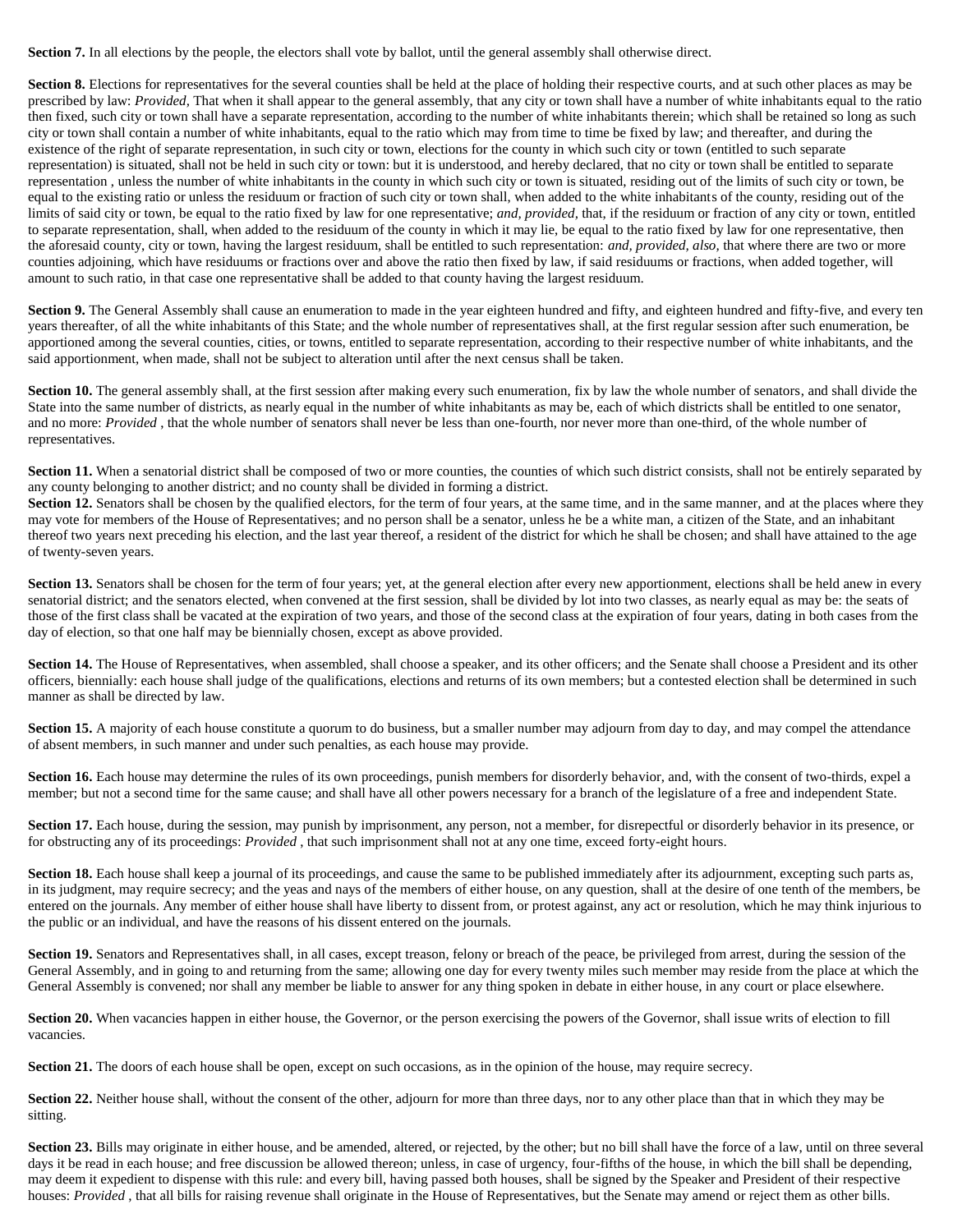Section 24. Each member of the General Assembly shall receive from the public treasury, such compensation for his services, as may be fixed by law; but no increase of compensation shall take effect during the session at which such increase shall have been made.

Section 25. No Senator or Representative shall during the term for which he shall have been elected, be appointed to any civil office of profit under this State; except such offices as may be filled by elections by the people.

Section 26. No person holding any lucrative office under this State, or any other power, the office of Postmaster, offices in the militia to which there is attached no annual salary, justices of the peace, commissioners of the Court of County Commissioners, notary public, and commissioner of deeds excepted, shall be eligible to the General Assembly of this State.

Section 27. No person who may hereafter be a collector or holder of public moneys, shall have a seat in either house of the General Assembly, or be eligible to any office of trust or profit under this State, until he shall have accounted for, and paid into the treasury, all sums for which he may be accountable.

**Section 28.** The General Assembly shall meet annually, on such day as may be provided by law, and may continue in session not more than thirty days. The next session of the General Assembly shall commence on the second Monday in November, eighteen hundred and sixty-one.

Section 29. No special law shall be enacted for the benefit of individuals or private corporations, in cases which are provided for by a general law, or where the relief sought, can be given by any court of this State.

Section 30. Private property shall not be taken for private use, or for the use of corporations, other than municipal, without the consent of the owner; but the right of way may be secured by law, to persons and corporations, over the lands of persons and corporations; also, the right to establish depots, stations and turn-outs to works of public improvement: *Provided* , just compensation is made to the owner of such land.

**Section 31.** No power to levy taxes shall be delegated to individuals or private corporations.

Section 32. Taxes shall not be levied for the benefit of individuals or corporations, other than municipal corporations, without the consent of the tax-payer; but this section shall not be so construed as to effect the power of the General Assembly to perfect or secure any right or privilege arising under any existing law of this State; and no right or privilege arising under any existing law of this State, shall be affected by this section.

Section 33. The General Assembly shall not borrow or raise money on the credit of the State, except for purposes of military defense against actual or threatened invasion, rebellion, or insurrection, unless two-thirds of the members elected to each house, shall concur; nor shall the debts or liabilities of any corporation, person or persons, or other State be guaranteed; or any money, credit or thing loaned, or given away, unless by a like concurrence of each house, voting, in cases provided for in this section, by *ayes* and *nays* to be placed upon the journals.

#### **ARTICLE IV**

#### **EXECUTIVE DEPARTMENT**

Section 1. The supreme executive power of this State shall be vested in a chief magistrate, who shall be styled the Governor of the State of Alabama.

Section 2. The Governor shall be elected by the qualified electors, at the time and places when they shall respectively vote for Representatives.

Section 3. The returns of every election for Governor, shall be sealed up, and transmitted to the seat of government, directed to the speaker of the House of Representatives, who shall, during the first week of the session, open and publish them in presence of both houses of the General Assembly. The person having the highest number of votes shall be Governor, but if two or more shall be equal and highest in votes, one of them shall be chosen Governor by the joint vote of both houses. Contested elections for Governor shall be determined by both houses of the General Assembly, in such manner as shall be prescribed by law.

Section 4. The Governor shall hold his office for the term of two years, from the time of his installation, and until his successor shall be qualified; but shall not be eligible for more than four years in any term of six years; he shall be at least thirty years of age, shall be a citizen of the State of Alabama, and native of one of the States of the Territories, lately styled the United States of America.

Section 5. He shall, at stated times, receive a compensation for his services, which shall not be increased or diminished during the term for which he shall have been elected.

Section 6. He shall be commander-in-chief of the army and navy of this State, except when acting with any other power, in which case, the General Assembly shall fix his rank.

Section 7. He may require information in writing from the officers of the executive department, on any subject relating to the duties of their respective offices.

Section 8. He may, by proclamation, on extraordinary occasions, convene the General Assembly at the seat of government, or at a different place, if that shall have become, since their last adjournment, dangerous from an enemy, or from contagious disorders; in case of disagreement between the two houses, with respect to the time of adjournment, he may adhourn them to such time as he shall think proper, not beyond the day of the next annual meeting of the General Assembly.

Section 9. He shall, from time to time, give to the General Assembly, information of the state of the government, and recommend to their consideration such measures as he may deem expedient.

**Section 10.** He shall take care that the laws be faithfully executed.

Section 11. In all criminal and penal cases, except in those of treason and impeachment, he shall have power to grant reprieves and pardons, and remit fines and forfeitures, under such rules and regulations as shall be prescribed by law. In cases of treason, he shall have power, by, and with the advice and consent of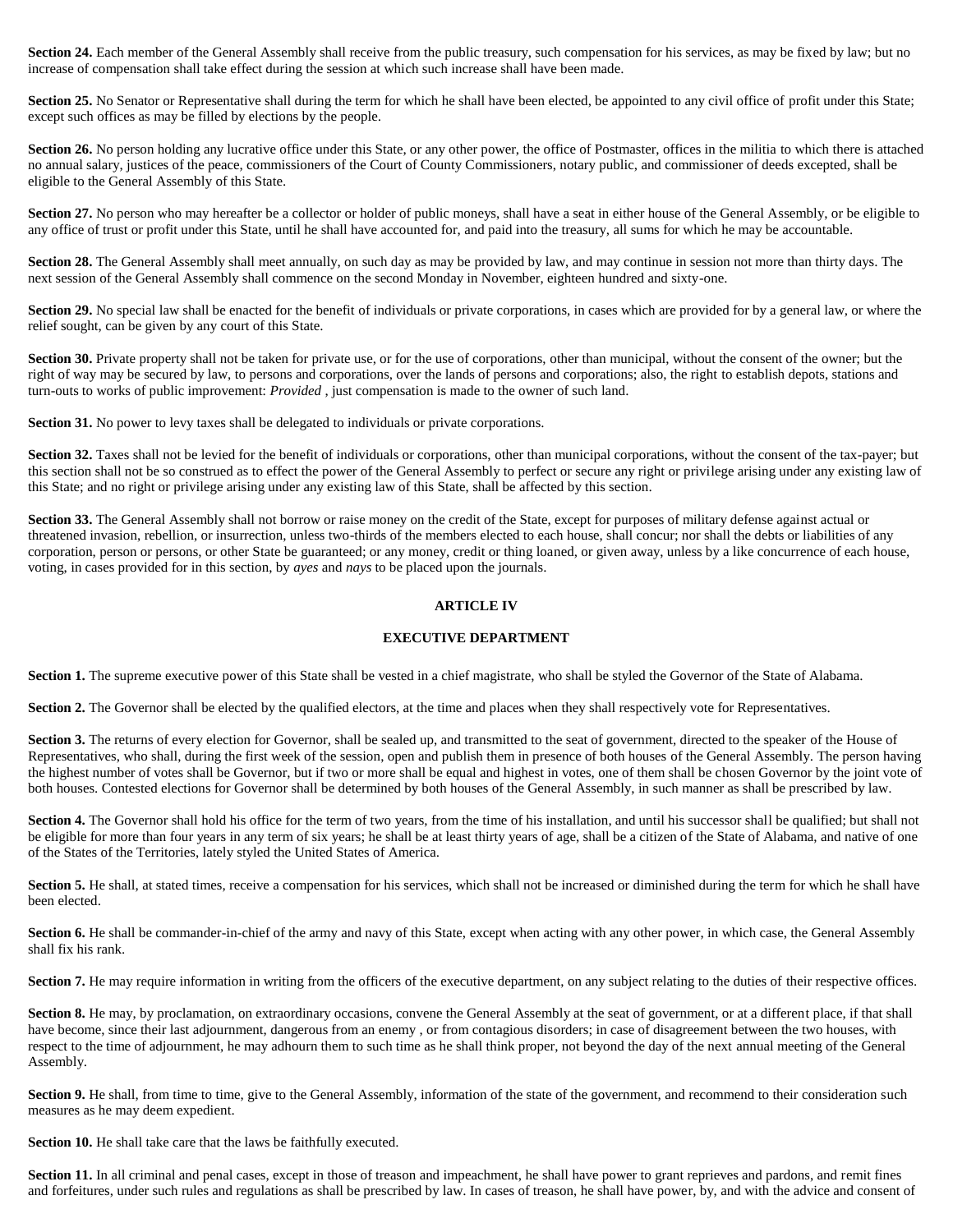the Senate, to grant reprieves and pardons; and he may in the recess of the Senate, respite the sentence until the end of the next session of the General Assembly.

**Section 12.** There shall be a Seal of this State, which shall be kept by the Governor, and used by him officially.

Section 13. All commissions shall be in the name, and by the authority of the State of Alabama, be sealed with the State Seal, signed by the Governor, and attested by the Secretary of State.

Section 14. There shall be a Secretary of State, appointed by a joint vote of both houses of the General Assembly, who shall continue in office during the term of two years. He shall keep a fair register of all official acts and proceedings of the Governor, and shall, when required, lay the same, and all papers, minutes and vouchers relative thereto, before the General Assembly; and shall perform such other duties as may be required of him by law.

Section 15. Vacancies that may happen in offices, the appointment of which is vested in the General Assembly, shall be filled by the Governor, during the recess of the General Assembly, by granting commissions, which shall expire at the end of the next session.

Section 16. Every bill which shall have passed both houses of the General Assembly, shall be presented to the Governor; if he approve, he shall sign it, but if not, he shall return it with his objections, to the house in which it shall have originated, who shall enter the objections at large upon the journals, and proceed to reconsider it; if after such reconsideration, a majority of the whole number elected to that house shall agree to pass the bill, it shall be sent, with the objections, to the other house, by which it shall likewise be reconsidered; if approved by a majority of the whole number elected to that house, it shall become a law: but in such cases, the votes of both houses shall be determined by *yeas* and *nays*, and the names of the members voting for or against the bill shall be entered on the journals of each house respectively: if any bill shall not be returned by the Governor within five days, Sundays excepted, after it shall have been presented to him, the same shall be a law in like manner as if he had signed it, unless the General Assembly, by their adjournment, prevent its return, in which case it shall not be a law.

**Section 17.** Every order, resolution, or vote, to which the concurrence of both houses may be necessary, except on questions of adjournment, shall be presented to the Governor, and, before it shall take effect, be approved by him, or being disapproved, shall be repassed by both houses, according to the rules and limitations prescribed in the case of a bill.

Section 18. In case of the impeachment of the Governor, his removal from office, death, refusal to qualify, resignation, or absence from the State, the President of the Senate shall exercise all the power and authority appertaining to the office of Governor, until the time, pointed out by this Constitution for the election of Governor, shall arrive, unless the General Assembly shall provide by law for the election of a Governor to fill such vacancy, or until the Governor absent or impeached, shall return or be acquitted.

Section 19. If, during the vacancy of the office of Governor, the President of the Senate shall be impeached, removed from office, refuse to qualify, resign, die, or be absent from the State, the Speaker of the House of Representatives, shall, in like manner, administer the government. If there is no President of the Senate, or no Speaker of the House of Representatives, the Secretary of State shall exercise all the duties and powers appertaining to the office of Governor, until the office of Governor is filled, as provided by this Constitution.

Section 20. The President of the Senate and Speaker of the House of Representatives, and the Secretary of State, during the times they respectively administer the government, shall receive the same compensation which the Governor would have received, had he been employed in the duties of his office.

Section 21. The Governor shall always reside during the session of the General Assembly, at the place where their session may be held, and at all other times, wherever, in their opinion, public good may require.

Section 22. No person shall hold the office of Governor, and any other office or commission, civil or military, either in this State, or under any State, or any other power, at one and the same time.

Section 23. A State Treasurer and a Comptroller of public accounts, shall be biennially elected by joint vote of both houses of the General Assembly.

**Section 24.** A sheriff shall be elected in each county by the qualified electors thereof, who shall hold his office for the term of three years, unless sooner removed, and who shall not be eligible to serve either as principal or deputy, for the three succeeding years. Should a vacancy occur subsequent to an election, it shall be filled by the Governor, as in other cases, and the person so appointed shall continue in office until the next general election, when such vacancy shall be filled by the qualified electors, and the sheriff then elected shall continue in office for three years.

#### **MILITIA**

**Section 1.** The General Assembly shall provide by law for organizing and disciplining the militia of this State.

**Section 2.** Any person who conscientiously scruples to bear arms shall not be compelled to do so, but shall pay an equivalent for personal service.

Section 3. The Governor shall have power to call forth the militia to execute the laws of the State, to suppress insurrections, and repel invasions.

Section 4. All officers of the militia shall be elected or appointed in such manner as may be prescribed by law: *Provided*, that the General Assembly shall not make any such elections or appointments, other than those of adjutants-general, and quarter-masters general.

Section 5. The Governor shall appoint his aids-de-camp; majors general, their aids-de-camp, and all division and staff officers; brigadiers general shall appoint their aids, and all other brigade staff officers; and colonels shall appoint their regimental staff officers.

**Section 6.** The General Assembly shall fix, by law, the method of dividing the militia into divisions, brigades, regiments, battalions, and companies; and shall fix the rank of all staff officers.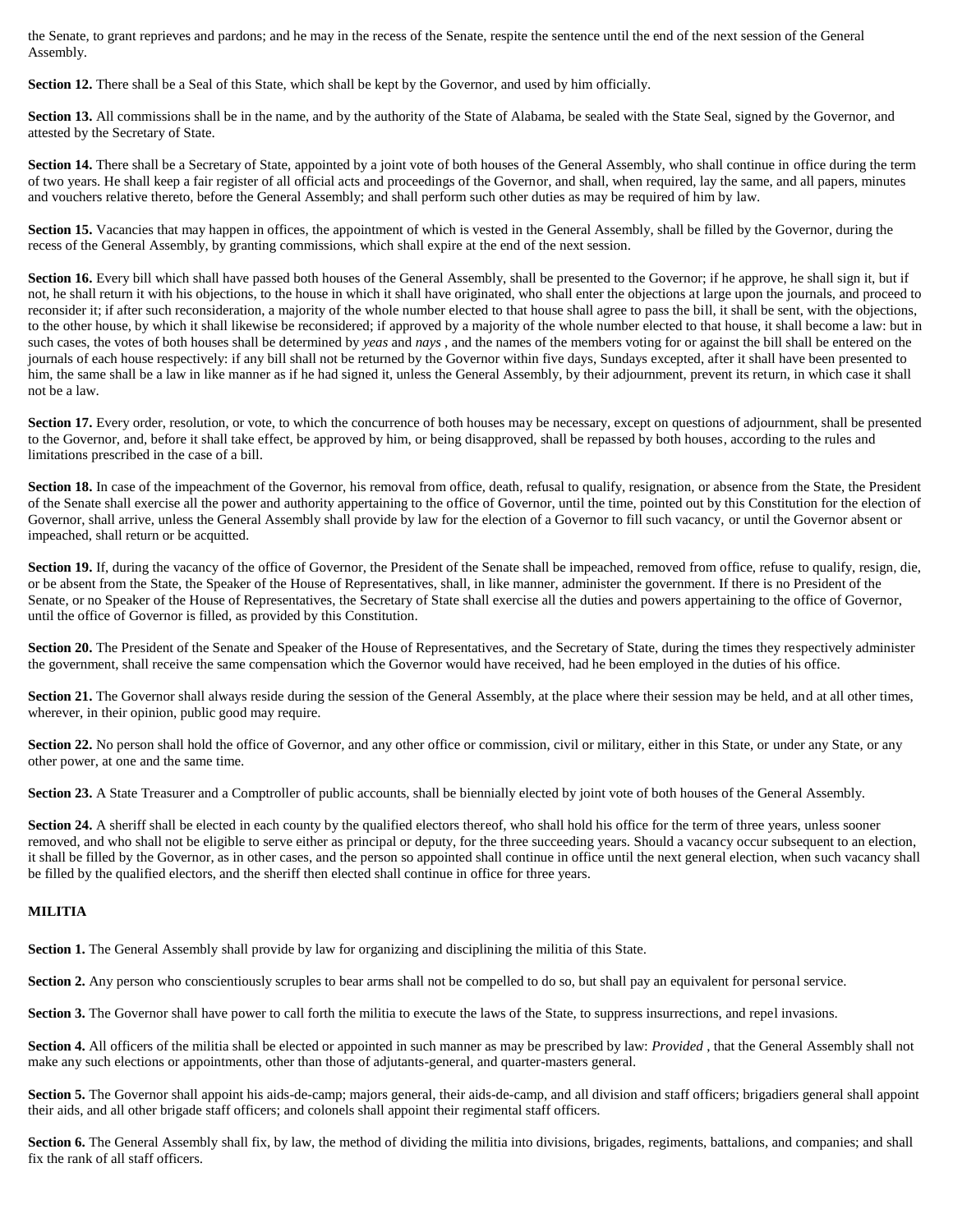#### **ARTICLE V**

### **JUDICIAL DEPARTMENT**

Section 1. The judicial power of this State shall be vested in one Supreme Court, Circuit Courts to be held in each county in the State, and such inferior courts of law and equity, to consist of not more than five members, as the General Assembly may, from time to time, direct, ordain and establish.

**Section 2.** The Supreme Court, except in cases otherwise directed by this Constitution, shall have appellate jurisdiction only, which shall be co-extensive with the State, under such restrictions and regulations, not repugnant to this Constitution, as may from time to time, be prescribed by law: *Provided* , that the Supreme Court shall have power to issue writs of *injunction, mandamus, quo warranto, habeas corpus* , and such other remedial and original writs as may be necessary to give it a general superintendence and control of inferior jurisdiction.

**Section 3.** The Supreme Court shall be holden at the seat of government, but may adjourn to a different place, if that shall have become dangerous from an enemy or from disease.

Section 4. The State shall be divided into convenient circuits, and each circuit shall contain not less than three, nor more than six counties; and for each circuit there shall be appointed a Judge, who shall, after his appointment, reside in the circuit for which he may be appointed.

Section 5. The Circuit Court shall have original jurisdiction in all matters, civil and criminal, within this State, not otherwise excepted in this Constitution; but in civil cases, only where the matter or sum in controversy exceeds fifty dollars.

Section 6. A Circuit Court shall be held in each county in the State, at least twice in every year, and the judges of the several Circuit Courts may hold courts for each other, when they may deem it expedient, and shall do so when directed by law.

**Section 7.** The General Assembly shall have power to establish a Court or Courts of Chancery, with original and appellate jurisdiction; *Provided,* that the judges of the several circuit courts shall have power to issue writs of injunction, returnable into the Courts of Chancery.

Section 8. The General Assembly shall have power to establish, in each county within this State, a Court of Probate, for the granting of letters testamentary, and of administration, and for orphans' business.

Section 9. A competent number of Justices of the Peace shall be appointed in and for each county, in such mode and for such term of office as the General Assembly may direct. Their jurisdiction in civil cases shall be limited to causes in which the amount in controversy shall not exceed fifty dollars; and in all cases tried by a Justice of the Peace, right of appeal shall be secured, under such rules and regulations as may be prescribed by law.

Section 10. Judges of the Supreme and Circuit Courts, and Courts of Chancery, shall, at stated times, receive for their services a compensation, which shall be fixed by law, and shall not be diminished during their continuance in office; but they shall receive no fees or perquisites of office, nor hold any other office of profit or trust under this State, or any other power.

Section 11. Chancellors and Judges of the Supreme Court shall be elected by joint vote of both houses of the General Assembly; but at and after the session of the General Assembly, to be held in the winter of the year eighteen hundred and forty-nine-fifty, the General Assembly shall provide by law for the election of judges of the circuit Courts, by the qualified electors of their circuits respectively, and for the election of Judges of the Courts of Probate, and other inferior courts, (not including Chancellors) by the qualified electors of the counties, cities, or districts, for which such courts may be respectively established; the first Monday in November in any year shall be the day for any election of such judges by the people, or such other day not to be within a less period than two months of the general election for Governor, members of the General Assembly, or members of Congress, as the General Assembly may by law prescribe; but no change to be made in any circuit, or district, or in the mode or time of electing, shall affect the right of any Judge to hold office during the term prescribed by the Constitution, except at the first election thereof, to be made by the people, after the ratification of these amendments or either of them, which elections shall then, all be had on the same day throughout the State, and the terms of the Judges then to be elected, shall commence on that day; vacancies in the office of Judge, shall be filled by the Governor, and the persons appointed thereto by him, shall hold until the next first Monday in November, or other election day of Judges, and until the election and qualification of their successors respectively; and the General Assembly have power to annex to the offices of any of the Judges of the inferior courts the duties of clerks of such courts respectively.

Section 12. The Judges of the several courts of this State, shall hold their offices for the term of six years; and for wilful neglect of duty, or other reasonable cause, which shall not be sufficient ground for impeachment, the Governor shall remove any of them on the address of two-thirds of each house of the General Assembly; *Provided*, however, that the cause or causes for which such removal shall be required, shall be stated at length in such address, and entered on the journals of each house; *And provided, further,* That the cause or causes shall be notified to the Judge so intended to be removed, and he shall be admitted to a hearing in his own defense, before any vote for such address shall pass; and in all such cases the vote shall be taken by *yeas* and *nays* , and entered on the journal of each house, respectively; *And provided, also,* That the Judges now in office may hold their offices until the session of the General Assembly, which shall be held in the year one thousand eight hundred and thirty-three, and until their successors shall be elected and qualified, unless removed by address or impeachment.

Section 13. No person who shall have arrived at the age of seventy years shall be appointed to, or continue in, the office of Judge in this State.

Section 14. Clerks of the Circuit and Inferior Courts in this State, shall be elected by the qualified electors in each county, for the term of four years, and may be removed from office for such causes and in such manner as may be prescribed by law; and should a vacancy occur, subsequent to an election, it shall be filled by the Judge or Judges of the court in which such vacancy exists; and the person so appointed shall hold his office until the next general election; *Provided*, however, that after the year one thousand eight hundred and twenty-six, the General Assembly may prescribe a different mode of appointment, but shall not make such appointment.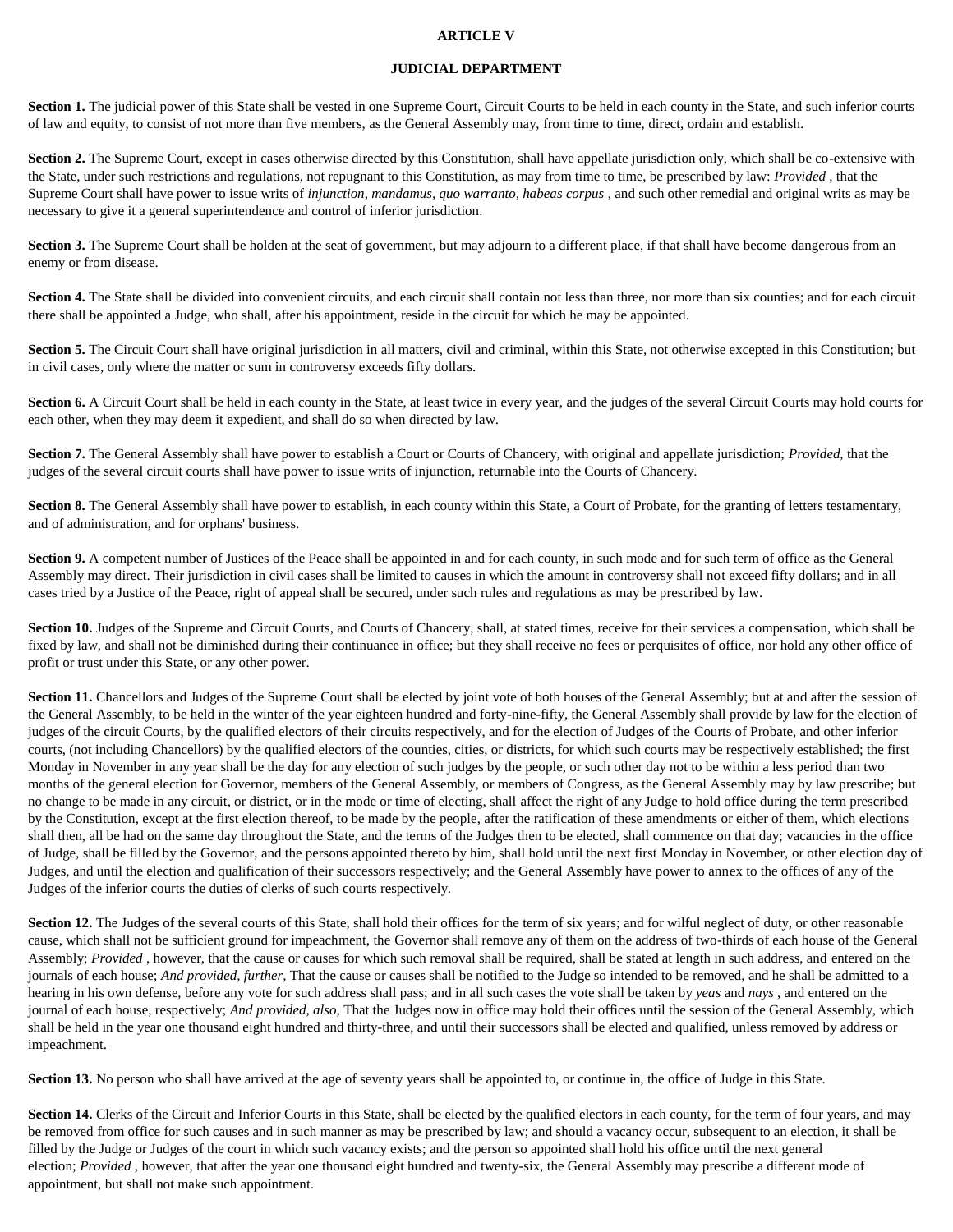Section 15. The Judges of the Supreme Court shall, by virtue of their offices, be conservators of the peace throughout the State; as also the Judges of the Circuit Courts in their respective districts, and Judges of the inferior courts in their respective counties.

Section 16. The style of all process shall be "The State of Alabama", and all prosecutions shall be carried on in the name, and by the authority of the State of Alabama, and shall conclude "against the peace and dignity of the same."

Section 17. There shall be an Attorney General from the State, and as many solicitors as the General Assembly may deem necessary, to be elected by a joint vote thereof, who shall hold their offices for the term of four years, and shall receive for their services a compensation, which shall not be diminished during their continuance in office.

#### **IMPEACHMENTS**

**Section 1.** The House of Representatives shall have the sole power of impeaching.

Section 2. All impeachments shall be tried by the Senate; when sitting for that purpose, the Senators shall be on oath or afffirmation; and no person shall be convicted without the concurrence of two-thirds of the members present.

Section 3. The Governor and all civil officers shall be liable to impeachment for any misdemeanor in office; but judgment in such cases shall not extend further than removal from office, and to disqualification to hold any office of honor, trust or profit under the State; but the party convicted shall, nevertheless, be liable and subject to indictment, trial, and punishment, according to law.

### **ARTICLE VI**

### **GENERAL PROVISIONS**

Section 1. The members of the General Assembly, and all officers, executive and judicial, before they enter on the execution of their respective offices, shall take the following oath or affirmation, to wit: "I do solemnly swear [or affirm, as the case may be] that I will support the Constitution of the State of Alabama so long as I continue a citizen thereof, and that I will faithfully discharge, to the best of my abilities, the duties of\_\_\_\_\_\_\_\_\_\_\_\_\_\_\_\_ according to law, so help me God!"

**Section 2.** Treason against the State shall consist only in levying war against it, or in adhering to its enemies, giving them aid and comfort. No person shall be convicted of treason, unless on the testimony of two witnesses to the same overt act, or his own confession in open court.

**Section 3.** The General Assembly shall have power to pass such penal laws to suppress the evil practice of duelling, extending to disqualification from office, or the tenure thereof, as they may deem expedient.

Section 4. Every person shall be disqualified from holding any office or place of honor or profit, under the authority of the State, who shall be convicted of having given or offered any bribe to procure his election or appointment.

**Section 5.** Laws shall be made to exclude from office, from suffrage, and from serving as jurors, those who shall hereafter be convicted of bribery, perjury, forgery, or other high crimes, or misdemeanors. The privelege of free suffrage shall be supported by laws regulating elections, and prohibiting under adequate penalties, all undue influence thereon from power, bribery, tumult, or improper conduct.

**Section 6.** In all elections by the General Assembly, the members thereof shall vote *viva voce*, and the votes shall be entered on the journals.

Section 7. No money shall be drawn from the treasury, but in consequence of an appropriation made by law; and a regular statement and account of receipts and expenditures of all public moneys shall be published annually.

**Section 8.** All lands liable to taxation in this State, shall be taxed in proportion to their value.

Section 9. The General Assembly shall direct, by law, in what manner, and in what courts, suits may be brought against the State.

Section 10. It shall be the duty of the General Assembly to regulate, by law, the cases in which deductions shall be made from the salaries of public officers, for neglect of duty in their official capacities, and the amount of such deduction.

**Section 11.** Temporary absence from this State, shall not cause a forfeiture of a residence once obtained.

Section 12. No member or delegate to any Congress of other States or powers, nor persons holding any office of profit or trust under any foreign power, shall hold or exercise any office of profit under this State: *Provided* , that this section does not apply to any deputy, delegate or commissioner elected by this convention.

Section 13. Divorces from the bonds of Matrimony shall not be granted, but in cases provided for by law in chancery. But decrees for divorce shall be final, unless appealed from within three months from the date of the enrollment thereof.

Section 14. In prosecutions for the publishing of papers investigating the official conduct of officers, or men in public capacity, or when the matter published is proper for public information, the truth thereof may be given in evidence; and in all indictments for libels, the jury shall have the right to determine the law and the facts under the direction of the courts.

Section 15. Returns of all elections for officers who are to be commissioned by the Governor, and for members of the General Assembly, shall be made to the Secretary of State.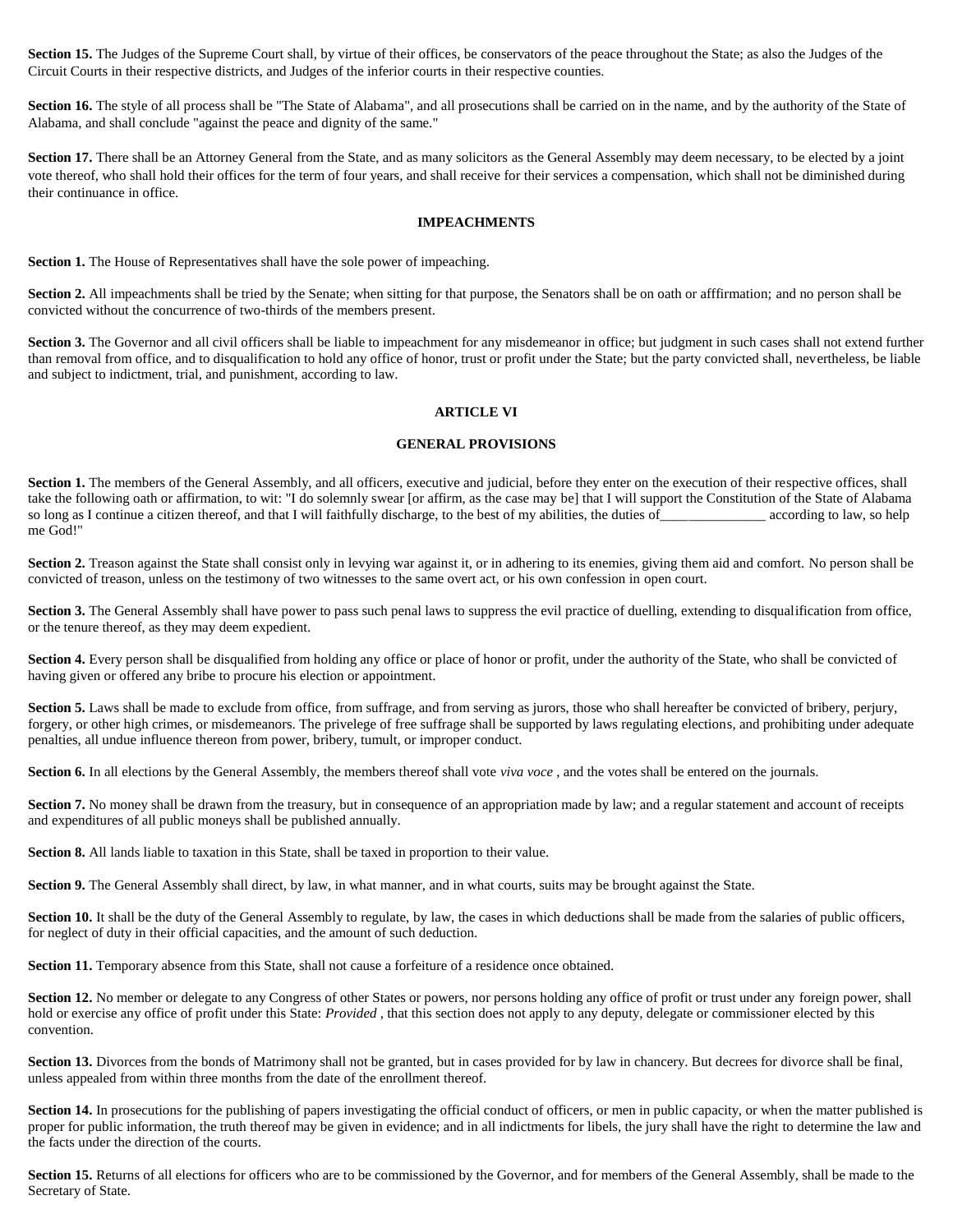Section 16. The General Assembly may, by a vote of two-thirds of both branches thereof, arrange and designate boundaries for the several counties of this State, which shall not be altered, except by a like vote of the General Assembly. But no new county shall be hereafter formed of less extent than nine hundred square miles, nor shall it contain, at the time, less than one hundredth part of the population of the State, and no existing county shall be hereafter reduced below such area or population by the formation of a new county.

Section 17. It shall be the duty of the General Assembly to pass such laws as may be necessary and proper to decide differences by arbitrators, to be appointed by the parties, who may choose that summary mode of adjustment.

Section 18. It shall be the duty of the General Assembly, as soon as circumstances will permit, to form a penal code, founded on principles of reformation.

Section 19. Within five days after the adoption of this Constitution, the body or our laws, civil and criminal, shall be revised, digested and arranged, under proper heads, and promulgated, in such manner as the General Assembly may direct: and a like revision, digest, and promulgation, shall be made within every subsequent period of ten years.

**Section 20.** The General Assembly shall make provisions by law for obtaining correct knowledge of the several objects proper for improvement in relation to the navigable waters, and to the roads in this State, and for making a systematic and economical application of the means appropriated to those objects.

Section 21. In the event of the annexation of any foreign territory to this State, laws may be passed, extending to the inhabitants of such territory, all the rights and privileges which may be required by the terms of such acquisition: anything in this constitution to the contrary notwithstanding.

## **EDUCATION**

Schools, and the means of education, shall forever be encouraged in this State; and the General Assembly shall take measures to preserve, from unnecessary waste or damage, such lands as have been granted by the United States for the use of schools, within each township in this State, and apply the funds, which may be raised from such lands, in strict conformity to the object of such grant. The General Assembly shall take like measures for the improvement of such lands as have been granted by the United States to this State, for the support of a seminary of learning, and the moneys which may be raised from such lands, by rent, lease, or sale, or from any other quarter, for the purpose aforesaid, shall be and remain a fund for the exclusive support of a State University, for the promotion of the arts, literature and the sciences; and it shall be the duty of the General Assembly, as early as may be, to provide effectual means for the improvement and permanent security of the funds and endowments of such institution.

### **BANKING**

Section 1. No bank shall be established, nor bank charter renewed under the authority of this State, without the concurrence of two-thirds of each house of the General Assembly.

**Section 2.** Not more than one bank shall be established, nor bank charter renewed at any one session of the General Assembly, nor shall any bank be established, or bank charter renewed, but in conformity with the following rules.

- 1. The stockholders shall be liable respectively for the debts of the bank in proportion to their stock holden therein.
- 2. The remedy for collecting debts shall be reciprocal for and against the bank.
- 3. No bank shall commence operations until half of the capital stock subscribed for be actually paid in gold or silver, which amount shall, in no case, be less than one hundred thousand dollars.
- 4. Should any bank neglect or refuse to pay on demand any bill, note or obligation, issued by the corporation, according to the promise therein expressed, the holder of any such note, bill, or obligation shall be entitled to receive and recover interest thereon until the same shall be paid, or specie payments are resumed by said bank, at the rate of twelve per cent. per annun from the date of such demand, unless the General Assembly shall sanction such suspension of specie payments by a vote ot two-thirds of each house of the General Assembly.
- 5. Whenever any bank suspends specie payments, the charter is thereby forfeited, unless such suspension is legalized, as is provided by the preceding rule at the then next ensuing session of the General Assembly after such suspension.

# **SLAVERY**

**Section 1.** No slave in this State shall be emancipated by any act done to take effect in this State, or any other country.

**Section 2.** The humane treatment of slaves shall be secured by law.

Section 3. Laws may be enacted to prohibit the introduction into this State, of slaves who have committed high crimes in other States or territories, and to regulate or prevent the introduction of slaves into this State as merchandise.

**Section 4.** In the prosecution of slaves for crimes, of a higher grade than petit larceny, the General Assembly shall have no power to deprive them of an impartial trial by a petiti jury.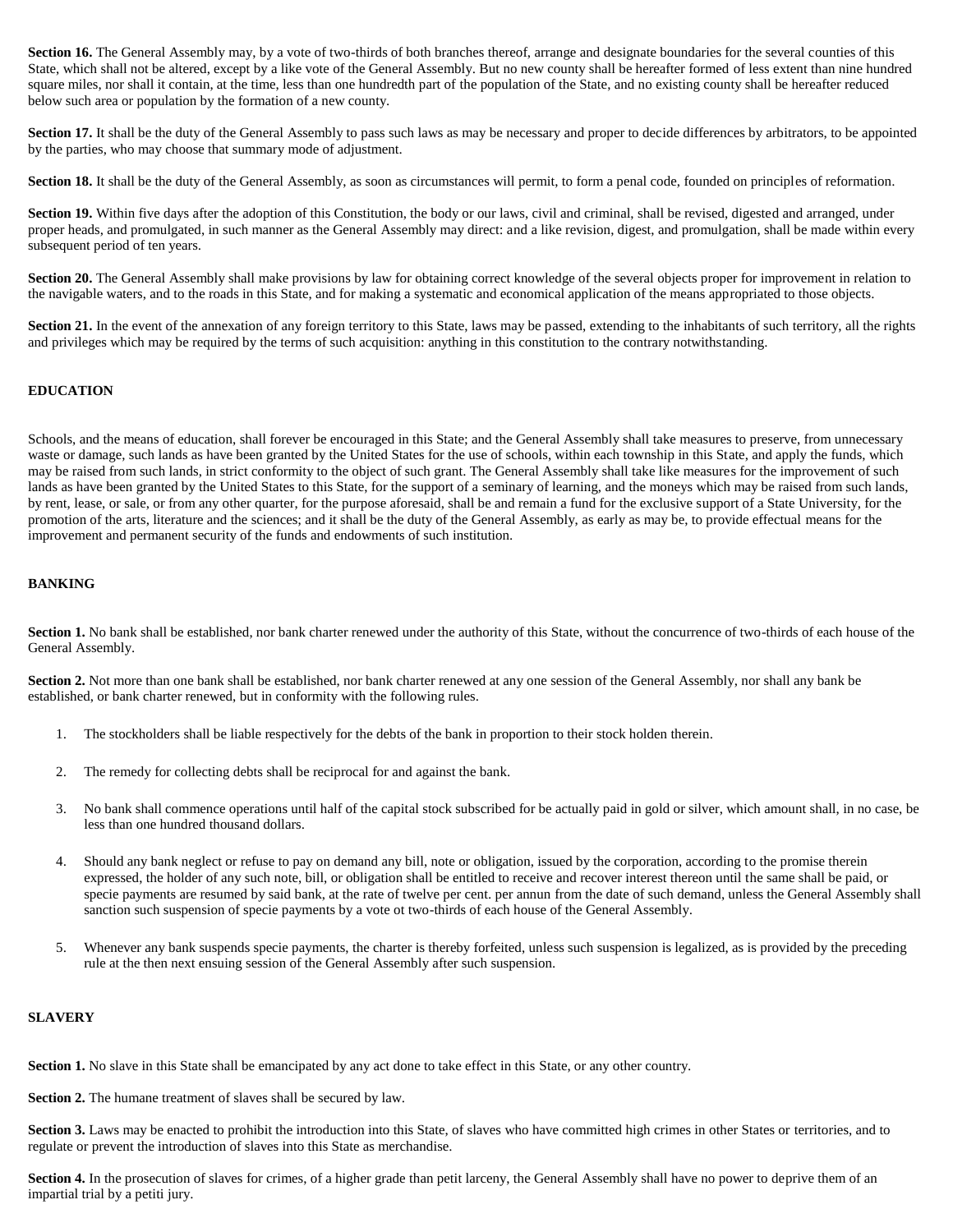Section 5. Any person who shall maliciously dismember or deprive a slave of life, shall suffer such punishment as would be inflicted in case the like offense had been committed on a free white person, and on the like proof, except in case of insurrection of such slave.

# **EXPLANATORY PROVISIONS**

## **PART I.**

#### **Relating To The Change From The Territorial To The State Form Of Government**

Section 1. That no inconvience may arise from a change of territorial to a permanent State government, it is declared that all rights, actions, prosecutions, claims, and contracts, as well of individuals, as of bodies corporate, shall continue as if no such change had taken place; and all process, which shall, before the third Monday in September next, be issued in the name of the Alabama territory, shall be as valid as if issued in the name of the State.

Section 2. All fines, penalties, forfeitures, and escheats, accruing to the Alabama territory, shall accrue to the use of the State.

Section 3. The validity of all bonds and recognizances, executed to the Governor of the Alabama territory, shall not be impaired by the change of government, by may be sued for and recovered in the name of the Governor of the State of Alabama, and his successors in office; and all criminal and penal actions, arising or now depending within the limits of this State, shall be prosecuted to judgment and execution in the name of said State, all causes of action arising to individuals, and all suits at law or in equityn now depending in the several courts, within the limits of this State, and not already barred by law, may be commenced in, or transferred to, such courts as may have jurisdiction thereof.

Section 4. All officers, civil or military, now holding commissions under the authority of the United States, or of the Alabama territory, within this State, shall continue to hold and exercise their respective offices under the authority of this State, until they shall be superseded under the authority of this Constitution, and shall receive from the treasury of this State, the same compensation which they heretofore received, in proportion to the time they shall be so employed. The Governor shall have power to fill vacancies by commissions, to expire so soon as elections or appointments can be made to such offices, by authority of this Constitution.

Section 5. All laws and parts of laws, now in force in the Alabama territory, which are not repugnant to the provisions of this Constitution, shall continue and remain in force as the laws of this State, until they expire by their own limitation, or shall be altered, or repealed, by the Legislature thereof.

### **PART II**

### **Relating To The Secession Of The State Of Alabama From The Government Of The United States**

# **CHAPTER I.**

**Section 1.** *Be it declared and ordained by the people of the State of Alabama in Convention assembled* , That the State of Alabama now withdraws, and is hereby withdrawn from the Union known as "the United States of America", and henceforth ceases to be one of said United States, and is, and of right ought to be a *Sovereign* and *Independent State* .

**Section 2.** *Be it further declared and ordained by the people of the State of Alabama in Convention assembled* , That all the powers over the territory of said State, and over the people thereof, heretofore delegated to the government of the United States of America, be, and they are hereby withdrawn from said government, and are hereby resumed and vested in the people of the State of Alabama.

**Section 3.** *Be it ordained by the people of Alabama in Convention Assembled,* That the Constitution framed and adopted on the 11th day of March, 1861, by the Deputies from the States of South Carolina, Georgia, Florida, Alabama, Mississippi, Louisiana, and Texas, in convention assembled, at Montgomery, Alabama, be, and the same is hereby **Approved, Ratified** and **Adopted** , as the Federal Constitution for the people of Alabama.

#### **CHAPTER II.**

Section 1. No law enacted by the authority of the State of Alabama, in force on the 11th day of January, A. D., 1861, and consistent with the Constitution of this State, and not inconsistent with the ordinances of this Convention, is affected by the ordinance known as the Ordinance of Secession, adopted on said day, and entitled "An Ordinance to dissolve the Union between the State of Alabama and other States, united under the compact styled the Constitution of the United States."

Section 2. No office, civil or military, created by this State, or under the authority of its laws, in force on the eleventh day of January, A. D., 1861, and no officer lawfully exercising the powers or duties of such office, is affected by said Ordinance of Secession, except the offices of the members of the House of Representatives, and of the Senators of the Congress of the United States of America, and these are abrogated.

Section 3. No offense against the laws of this State, committed before or since the adoption of said Ordinance of Secession, is affected by said ordinance, and no offender against said laws, is relieved or discharged from the consequences of such offense by said ordinance; and no amercement, fine, penalty, forfeiture, escheat, bond, or recognizance, accruing or enuring, in whole or in part, to the State of Alabama, whether in action or in judgment, is affected by said ordinance.

Section 4. No bond issued by authority of the laws of this State, or bills or coin lawfully used as money in this State, and no bond, obligation, debt or duty, due or owing to this State, or enuring, in whole or in part, to this State, before or since the adoption of said ordinance, is affected thereby.

**Section 5.** No process or proceeding of any Court of this State, is affected by said Ordinance of Secession.

Section 6. No right, title, franchise, easement, license or privilege given, granted or conferred to, or upon any person or body corporate, under and by authority of the laws of this State, and no right of possession of property, action or prosecution, title, claim, contract, agreement, obligation, debt or duty, of any person or body corporate, is affected by said Ordinance of Secession, unless the same is inconsistent with said ordinance, or is affected by some other ordinance of this